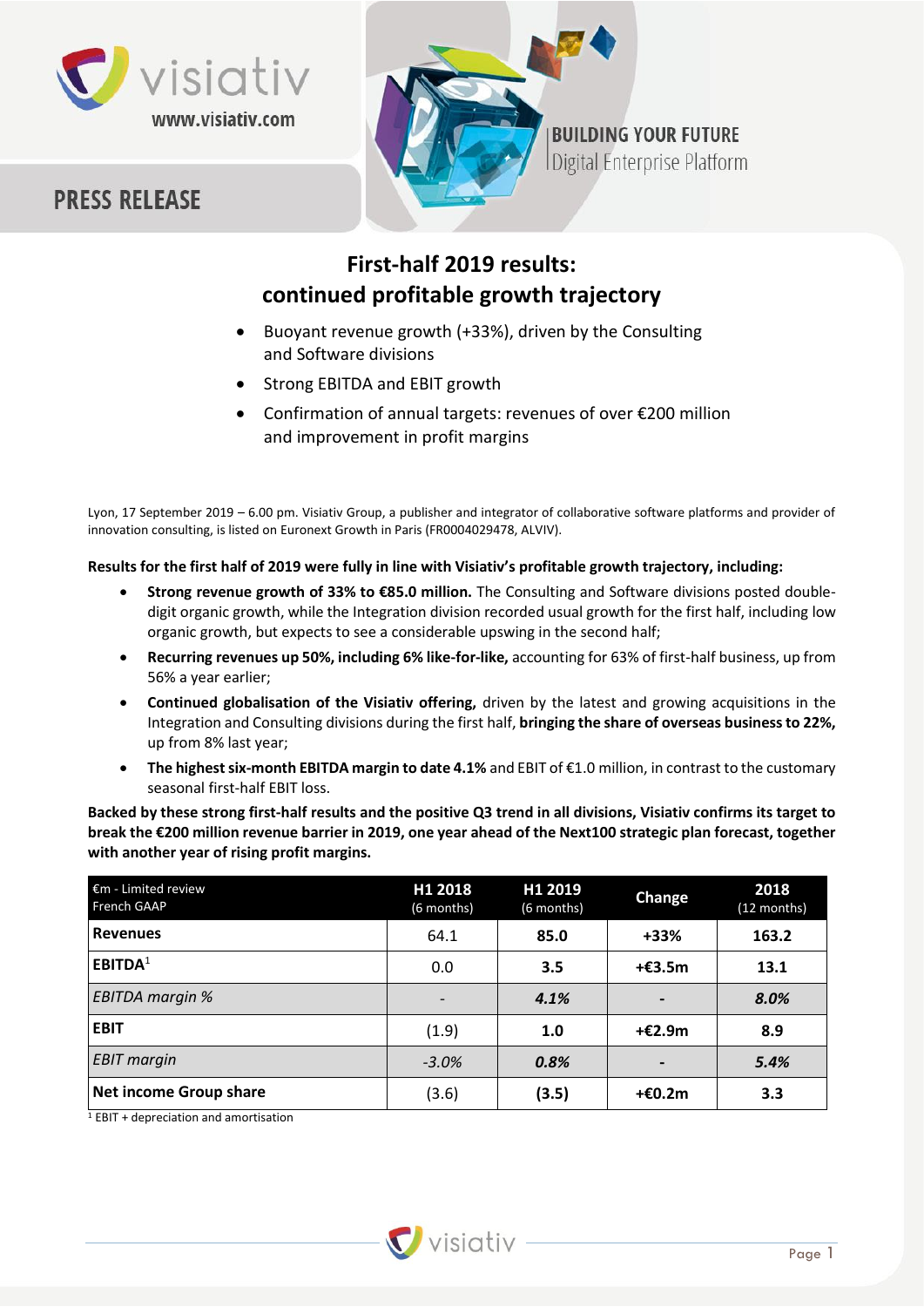



**BUILDING YOUR FUTURE** Digital Enterprise Platform

**PRESS RELEASE** 

Visiativ posted consolidated H1 2019 revenues of €85.0 million, reflecting a sharp increase of 33% (up 2% like-forlike at constant consolidation scope and exchange rates). Recurring revenues (maintenance, SaaS, subscriptions) amounted to €53.4 million in the first half, up 50% (up 6% like-for-like), now accounting for 63% of total Group revenues (vs. 56% in H1 2018). Furthermore, new acquisitions posted organic growth of around 10% for the first half.

The Software and Consulting divisions posted strong organic growth of 12% and 11% respectively. Including the impact of acquisitions, the two divisions posted respective revenue growth of 26% and 164%.

The Integration division posted usual growth over the first half, including minimal organic growth, but rose 20% including the contribution of international acquisitions. The division expects to see a considerable upswing in the second half due to seasonal business trends and a more favourable market environment.

In addition to changes in business lines, the Group continued its globalisation drive in the first half (22% of total business, up from 8% one year ago), driven by acquisitions made over the last twelve months (Innova Systems, Dimensions Group, Jumpstart). The international segment is increasingly acting as a growth driver, particularly in the Integration division (22% of the division's sales are now generated outside France, vs. 10% in 2018).

## **The Group posts €3.5 million EBITDA growth in first half 2019**

First-half EBITDA amounted to €3.5 million after breaking even a year earlier. EBITDA was boosted by changes in the business mix, including an increased share of business generated by the two most profitable divisions, Software and Consulting.

- The **Integration division** recorded an EBITDA loss of €0.7 million, an improvement on the H1 2018 loss of €1.3 million. As a reminder, the division's result is generated during the second half (EBITDA of €5.7 million over full-year 2018).
- The **Software division** posted EBITDA of €1.4 million after breaking even a year earlier, giving an EBITDA margin of 9.5% driven by 27% revenue growth.
- The **Consulting division** maintained high profit margins, with EBITDA of €3.8 million giving an EBITDA margin of 26.3% (24.9% EBITDA margin over the 9 months of consolidation in 2018).
- The **Business Development** segment (cloud, rapid manufacturing) posted an EBITDA loss of €1.1 million, despite 10% revenue growth, due to expenditure on redesigning offerings and major investments.

Although the segment usually posts an EBIT loss in the first half, generating most of its business in the second half, this year first-half EBIT was positive at €1.0 million.

Net financial expense amounted to €0.8 million, including the cost of new financing arrangements set up in 2018 to boost growth.

After non-recurring expenses of €0.3 million and a corporate income tax charge of €1.5 million, the Group posted a consolidated net loss of €1.6 million, compared to a €3.0 million loss in first half 2018. The increase in the minority interest share, which mainly concerned ABGI Group, resulted in a net loss Group share of €3.5 million, versus a €3.6 million loss in H1 2018.

#### **Financial position as at 30 June 2019**

Although first-half free cash flow amounted to a €1.2 million inflow, change in working capital reduced cash flow by €6.5 million due to recent acquisitions, including in the Consulting division which normally records its peak cash position at the end of September.

Capital expenditure totalled €9.4 million, mainly allocated to external growth (€5.6 million) and intangible assets (€2.4 million).

At 30 June 2019, cash and cash equivalents amounted to €18.9 million. Net borrowings stood at €33.1 million, representing a gearing ratio of 73% at 30 June 2019, traditionally a low point of the year (60% at 30 June 2018 and 35% at 31 December 2018). The Group expects to record gearing close to 50% by the end of the year, at constant consolidation scope.